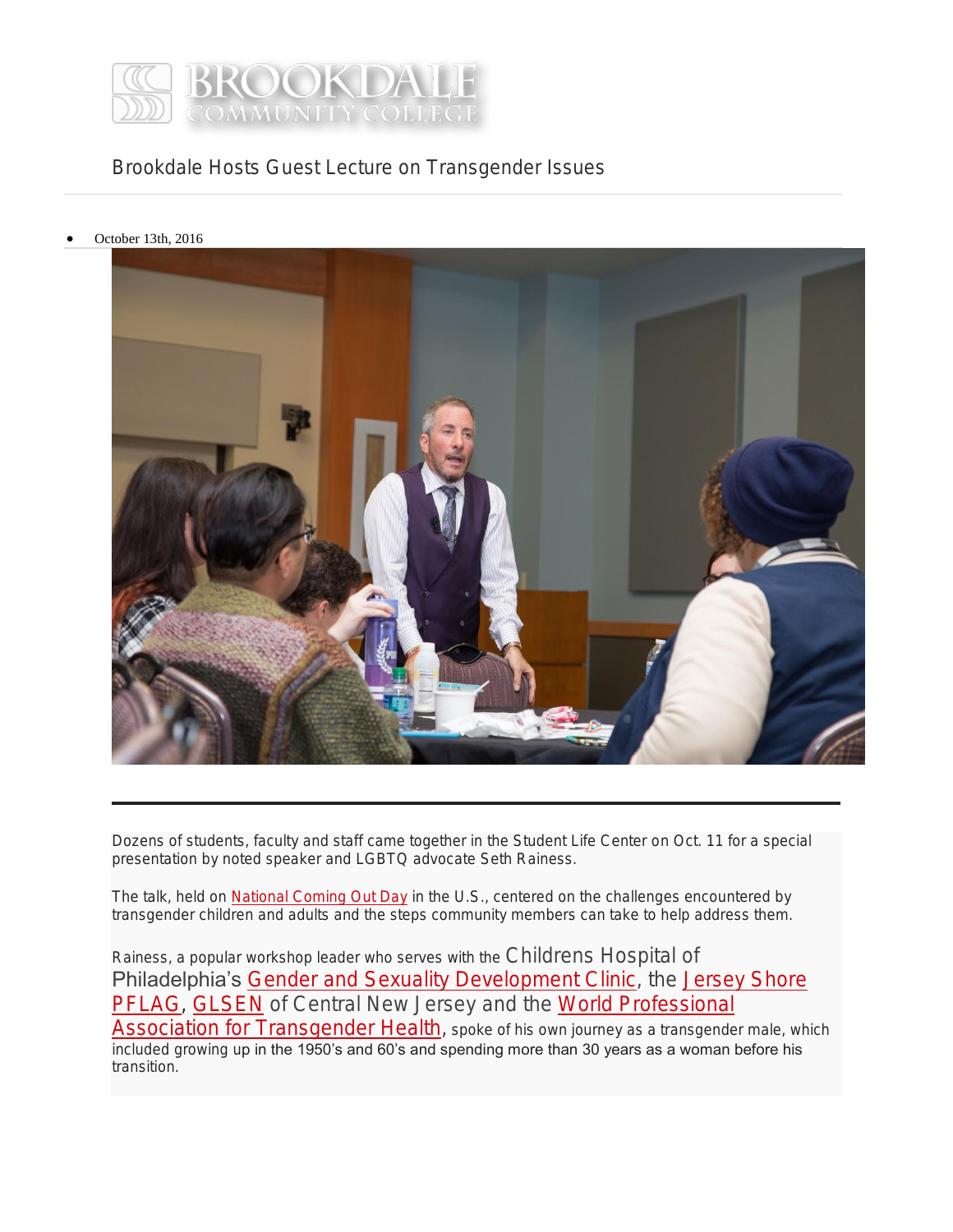

After growing up in an era when concepts like homosexuality and gender identity were rarely even discussed – let alone accepted – Rainess said he now has a deep appreciation for the struggles faced by children and young adults who are coming to terms with their own identity.

## "People, especially children, can feel trapped in a corner," said Rainess,who underwent a series of gender corrective surgeries and medical treatments as an adult.

## "If they tell their parents, maybe they get kicked out of the house. They feel they have nowhere to

turn. Shelters today report that 43 percent of the homeless people they see are LGBT. And 40 percent of all transgender people attempt suicide, compared with 2 percent of the national population. These are big numbers – numbers that can't be ignored."



Members of the Brookdale Alliance participate in a guest lecture on transgender issues on Oct. 11.

Those statistics, Rainess said, have roots in a number of societal factors, including the negative stereotypes and systemic discrimination encountered by transgender people of all ages and backgrounds.

Even today, he said, many prominent politicians and governing bodies treat transgender individuals as criminals and deviants, prohibiting them from using certain bathrooms and stoking irrational fears among voters. Other sanctions are more subtle, such as state laws that prevent transgender individuals from changing their driver's licenses or birth certificates unless they elect to have a gender correction operation, which many individuals can't afford or simply don't want to undergo.

"Transgender people are not exhibitionists; they are not perverts or pedophiles," Rainess said. "They are just people who want to live their lives, and who believe they were born in the wrong body. They have the right to a good life. A normal life. So we have to educate people about that... They are just different, which is kind of cool to me. We're not all robots. Some people take issue with that, but I find it kind of beautiful.

"Specifically in this country, if you don't fit into this box or that box, we don't know what to do with you," he added, addressing the students in attendance. "It makes us uncomfortable. It's the way we are brought up. But your generation, people your age, you are changing that. You understand that the idea is to be somebody's friend and accept them for who they are. You have the opportunity to grow up and create a world that hopefully is going to save my world."

Marie Boyle, a second-year theater student and member of Brookdale's [Alliance](https://www.brookdalecc.edu/student-life-activities/clubs/gay-straight-alliance/) club, said she was happy to participate in the program and to see an experienced, educated professional like Rainess speak so openly and frankly about LGBTQ issues.